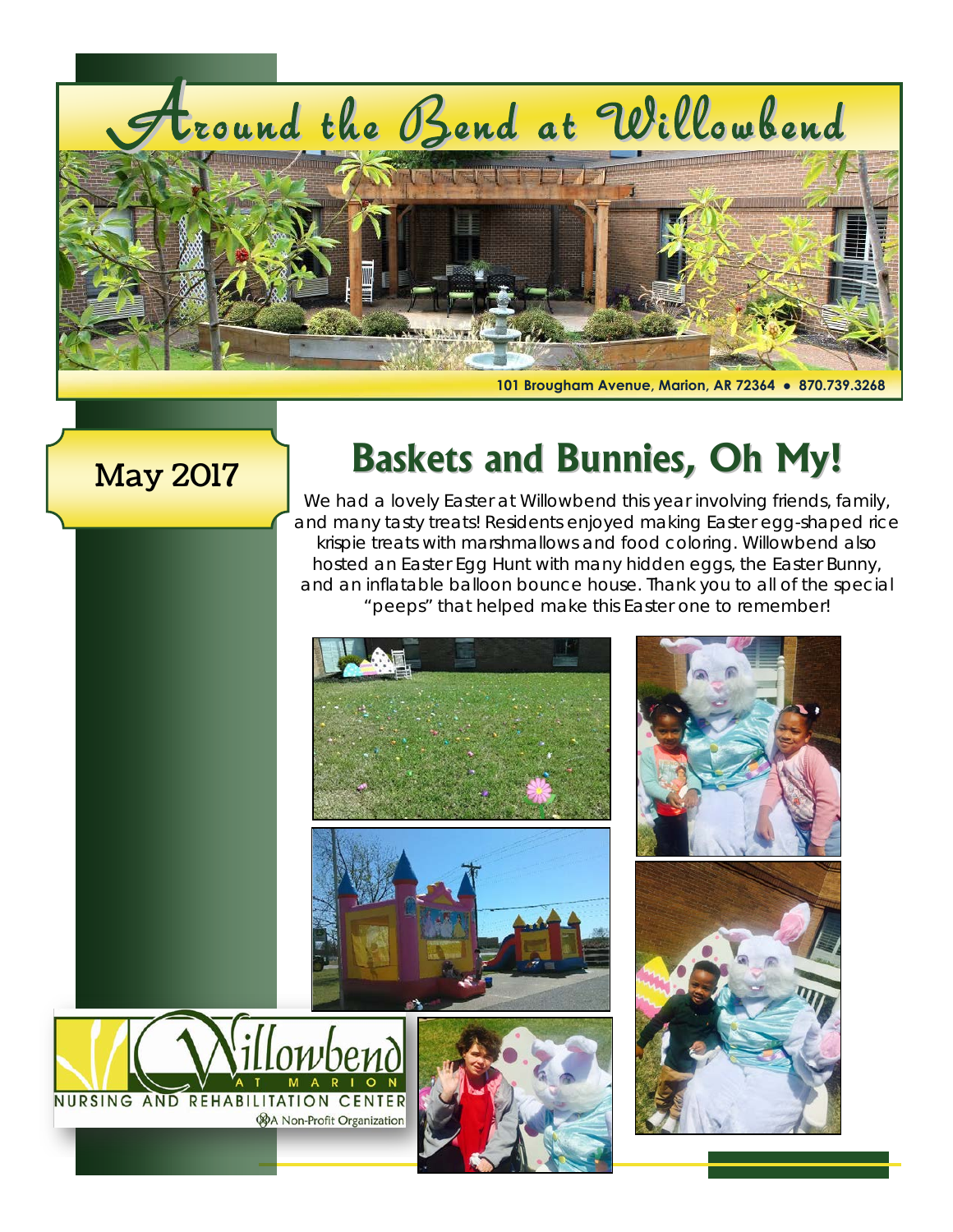# Page 2 of 4 Around the Bend at Willowbend



**Resident of the Month**

# **Ms. Patricia Hollowell**



**Employee of the Month**

**Rhonda Love**



#### **Residents:**

| J. Voliva<br><b>Employees:</b> | 5/30 |
|--------------------------------|------|
| D. White                       | 5/29 |
| K. Conner                      | 5/20 |
| J. Kimbrough                   | 5/13 |
| J. Green                       | 5/12 |

| Jenny Barton       | 5/04 |
|--------------------|------|
| Barbara Johnson    | 5/10 |
| <b>Betty Beene</b> | 5/20 |
| Edna Wilson        | 5/27 |
| Deidra Gillam      | 5/27 |
| Jennifer Taylor    | 5/31 |



#### **ASU Mid-South Scholarship Recipients**

Willowbend would like to congratulate our 2016-2017 scholarship recipients from Arkansas State University Mid-South. We also would like to express our gratitude for making us apart of such a successful foundation that the college offers. This allows us the opportunity to partner with students who are seeking careers in the medical profession within the Delta!



#### **Congratulations, KayKay!**

Willowbend's Admission Coordinator and Community Outreach Director, KayKay Davis, recently completed the year-long Leadership Crittenden County program. This program afforded her the opportunity to get into the heads of local leaders and to walk the halls of successful businesses. Partnering with local businesses is key to Willowbend's commitment to being a community leader and steward.

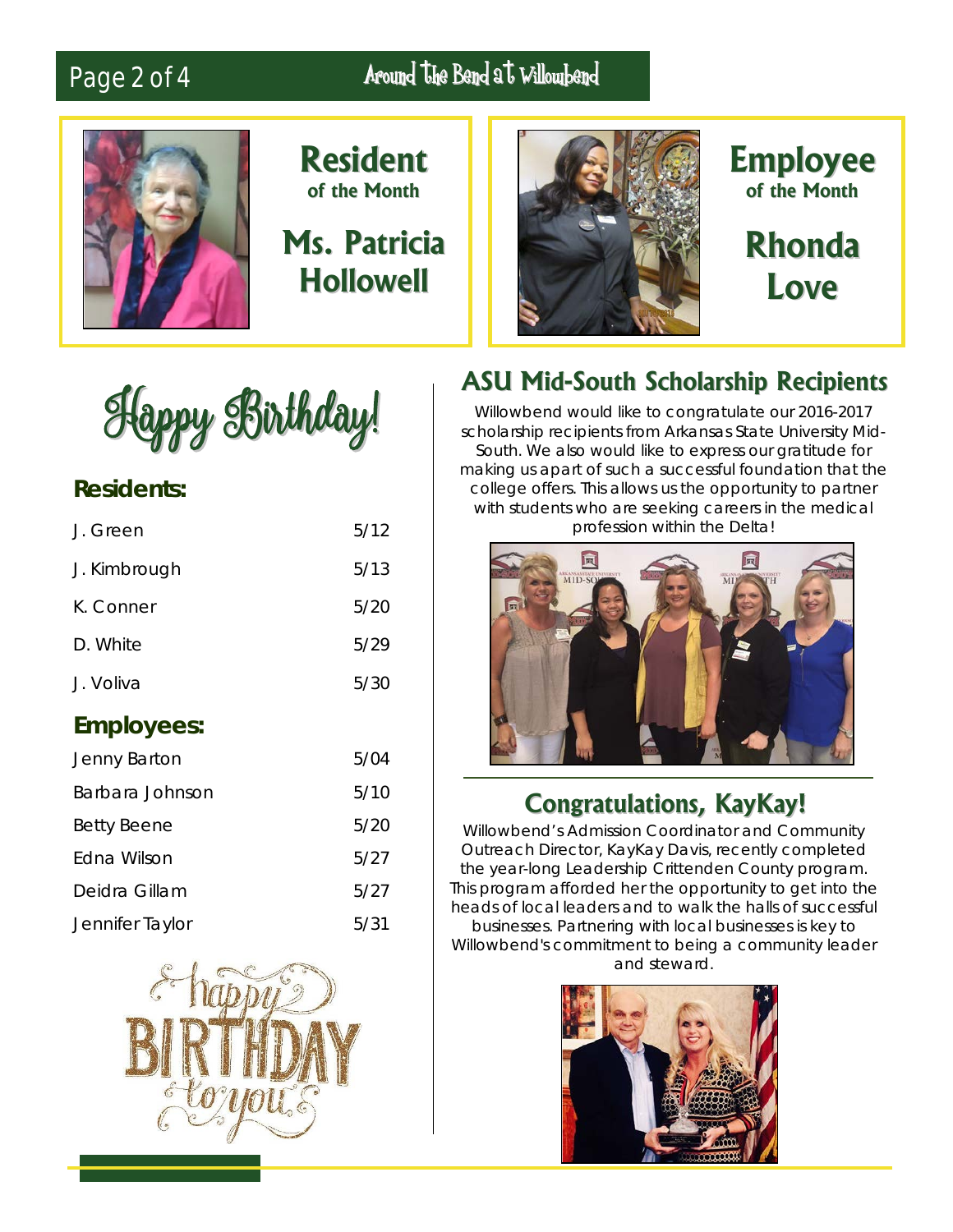# **Very Special Guests Visit Willowbend**

Willowbend was honored to receive a visit from students of the Ibaraki Christian Junior High School from Hitachi City, Japan. Just 80 miles north of Tokyo off the Pacific Coast, the junior high school is within a community of schools also known as the Ibaraki Christian Education Community. The students who visited our facility performed wonderful musical numbers and practiced Origami with residents. It was truly a fantastic experience and we thank them for stopping by!



## **Our Mission**

Our mission is to enable our residents to live life to its fullest, regardless of age or health, with compassion, understanding, respect, dignity, and caring support.

#### **Inspirational Quote of the Month**

[One thing I've learnt about humans: you can't judge their strength](http://www.values.com/inspirational-quotes/7623-one-thing-i-ve-learnt-about-humans-you-can-t)  [by the size of their actions, but by the devotion of an act, no matter](http://www.values.com/inspirational-quotes/7623-one-thing-i-ve-learnt-about-humans-you-can-t)  [how small.](http://www.values.com/inspirational-quotes/7623-one-thing-i-ve-learnt-about-humans-you-can-t)

- Dianna Hardy

# About Us –

Willowbend at Marion is conveniently located in the fast growing suburban community of Marion, Arkansas. Just two miles from West Memphis at I-55 and US Highway 64, and 14 miles from Memphis, we serve all of Crittendon County as well as Wynne, Forrest City, and the Metro Memphis, Tennessee area. Our newly renovated and refurnished home offers a safe, country-like setting that is both peaceful and inviting. We have a delightful home-style atmosphere with a pleasant and caring staff that treats all our residents like family. We love what we do and we have fun doing it.